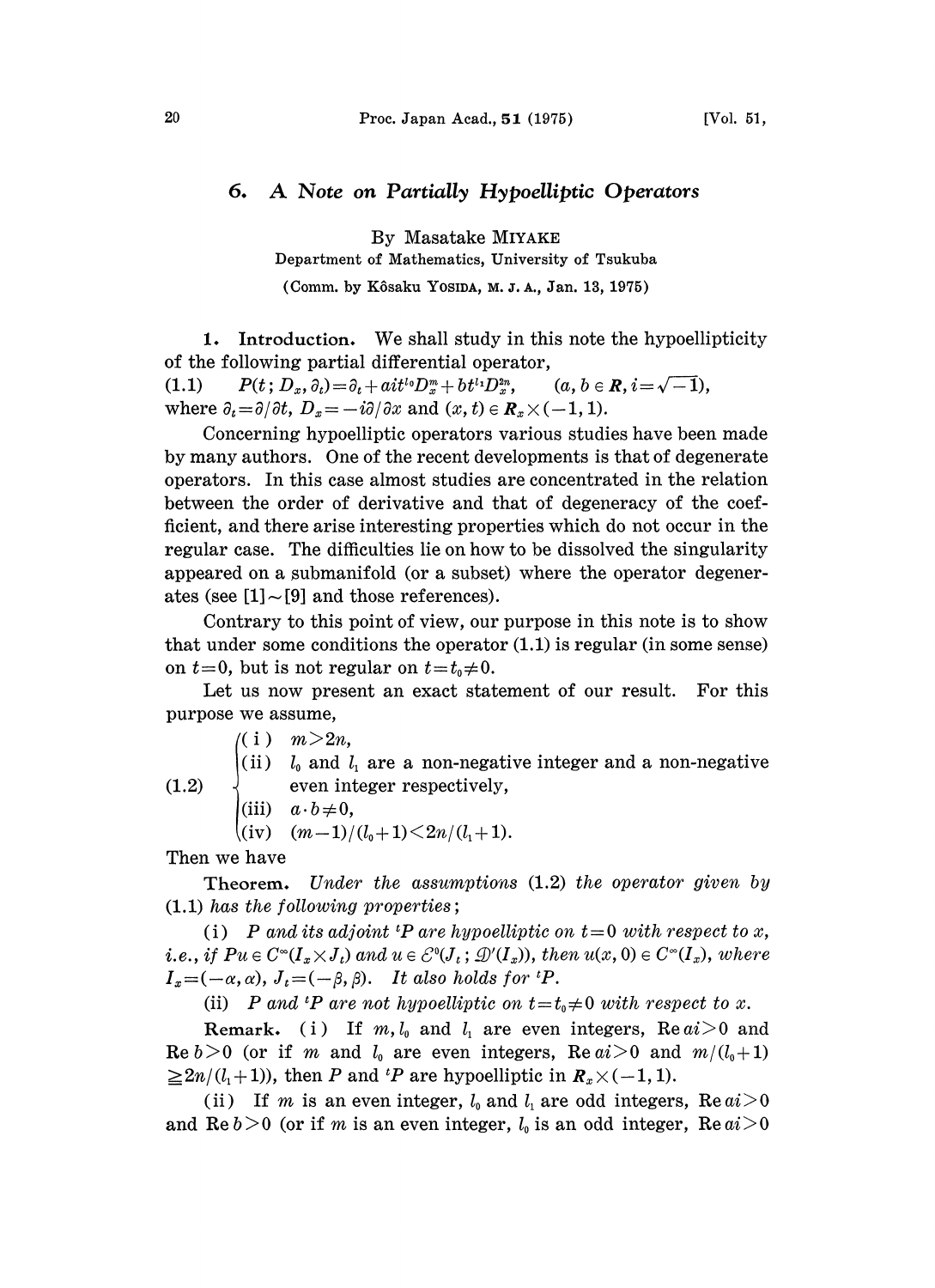and  $m/(l_0+1)\geq 2n/(l_1+1)$ , then <sup>t</sup>P is hypoelliptic in  $R_n\times(-1, 1)$  but P is not hypoelliptic on  $t=0$ .

(iii) We can easily show that if in  $(1.1)$   $l<sub>1</sub>$  is an odd integer and  $b>0$ , then P is not hypoelliptic on  $t=0$ . Moreover in this case if we assume (1.2)–(i), (iv) then  $^tPu \in C^{\infty}(I_x \times J_t)$  implies  $u(x, 0) \in C^{\infty}(I_x)$  when  $u(x, t) \in \mathcal{E}^{0}(J_t; \mathcal{D}'(I_x)).$  This is proved by combining our method and that of Y. Kannai [4] or Y. Kato [6].

(iv) In the assumptions (1.2) the condition (iv) is necessary to obtain our result (see Remark in Section 3).

2. Proof of Theorem.(i). Without loss of generality we may assume that  $b > 0$ . And also it suffices to show the theorem for the operator  $P$ . We note that our theorem is proved by constructing a very regular fundamental solution on  $t=0$  (in some sense). So let us recall that if  $F(x, t, s)$  satisfies

(2.1)  $P(t; D_x, \partial_t)F(x, t, s) = \delta(x, t-s),$ 

then  $F(x-y, t, s)$  is a fundamental solution of P. In our case  $F(x, t, s)$ is given by

(2.2)  $F(x, t, s) = H(t-s)\mathcal{F}_s^{-1}[\hat{E}(\xi, t, s)],$ 

where  $H(t)$  is Heaviside's function and  $\hat{E}$  is given by

$$
(2.3) \quad \hat{E}(\xi, t, s) = \exp\left[-\int_{s}^{t} \mathcal{L}(\tau, \xi) d\tau\right], \qquad \mathcal{L}(t, \xi) = ait^{t_0}\xi^m + bt^{t_1}\xi^{2n}.
$$

At first, let us evaluate  $\partial_{t,s}^l \partial_{\xi}^{\mu} \hat{E}$ . It is obvious that  $\partial_{t,s}^l \partial_{\xi}^{\mu} E$  is expressed by a linear combination of terms

 $(2.4) \ \ \ \ \ \hat{E}(\xi,t,s)\cdot\prod\limits_{i\in I}\partial_{\xi}^{u_{i}}\int_{s}^{t}\mathcal{L}(\tau,\xi)d\tau\cdot\prod\limits_{j\in J}\partial_{i}^{l_{j}}\partial_{\xi}^{s}\mathcal{L}(t,\xi)\cdot\prod\limits_{k\in K}\partial_{s}^{l_{k}}\partial_{\xi}^{u_{k}}\mathcal{L}(s,\xi),$ (2.4)  $\hat{E}(\xi, t, s) \cdot \prod_{i \in I} \partial_{\xi}^{\mu_i} \int_s^s \mathcal{L}(\tau, \xi) d\tau \cdot \prod_{j \in J} \partial_{\xi}^{\mu_j} \partial_{\xi}^{\mu_j} \mathcal{L}(t, \xi) \cdot \prod_{k \in K} \partial_{\xi}^{\mu_k} \partial_{\xi}^{\mu_k} \mathcal{L}(s, \xi),$ <br>where  $\sum_i \mu_i + \sum_j \mu_j + \sum_k \mu = \mu_k, \#I + \#J + \#K \leq \mu + l, \#J + \#K \leq l$ , and  $\mu_i \$  $H$  denotes the number of elements in *I*). Therefore it is obvious that (2.5)  $|\partial_{t,s}^l\partial_{s}^{\mu}\hat{E}| \leq C(1+|\xi|)^{m(l+\mu)-\mu} \exp\left[-\varepsilon(t^{l_1+1}-s^{l_1+1})|\xi|^{2n}\right],$ for some positive constants C and  $\varepsilon$ . But in the case where  $s=0$  or t

 $=0$  we can obtain

Lemma 1. Let  $\delta_i = \min\{1, (l_0+1)(2n/(l_1+1)-(m-1)/(l_0+1))\}$ , then we have

 $(2.6)$   $|\partial_{t}^{t}\partial_{\xi}^{u}\hat{E}(\xi,t,0)| \leq C(1+|\xi|)^{m_{l}-\mu\delta_{1}} \exp\left[-\varepsilon t^{l_{1}+1}|\xi|^{2n}\right], \qquad t \geq 0.$ Moreover if  $\delta_1\mu > m l$  it holds that

(2.7)  $\qquad \qquad |\partial_t^i \partial_s^i \hat{E}| \to 0 \qquad as \ t \searrow 0,$ 

where  $\Rightarrow$  means uniformly convergence in  $\xi$ . It also holds for  $\partial_s^i \partial_{\xi}^i \hat{E}(\xi)$ , 0, s),  $s \leq 0$ .

Proof. It suffices to show our assertions for the term (2.4) (putting s=0). Let  $X=t^{t_1+1}|\xi|^{2n}$ ,  $(|\xi|>c>0)$ , then considering that  $t^{t_0+1}|\xi|^{m-1}$  $\begin{split} &\text{sing} \ s\!=\!0). \ \ \text{Let} \ X\!=\!t^{l_1+1}|\xi|^{2l_2}\ &\!\leq\!X^{(l_0+1)/(l_1+1)}|\xi|^{-\delta_1}, \ \text{we have} \end{split}$ 

$$
\partial_\xi^\mu \int_0^t \mathcal{L}(\tau,\xi) d\tau \Big| \leq C (1+|\xi|)^{-\mu+1-\delta_1} \cdot \{ X^{(l_0+1)/(l_1+1)} + X \}, \qquad \mu \geq 1
$$

which implies immediately (2.6). On the other hand, since  $\delta_1 \leq 1$ ,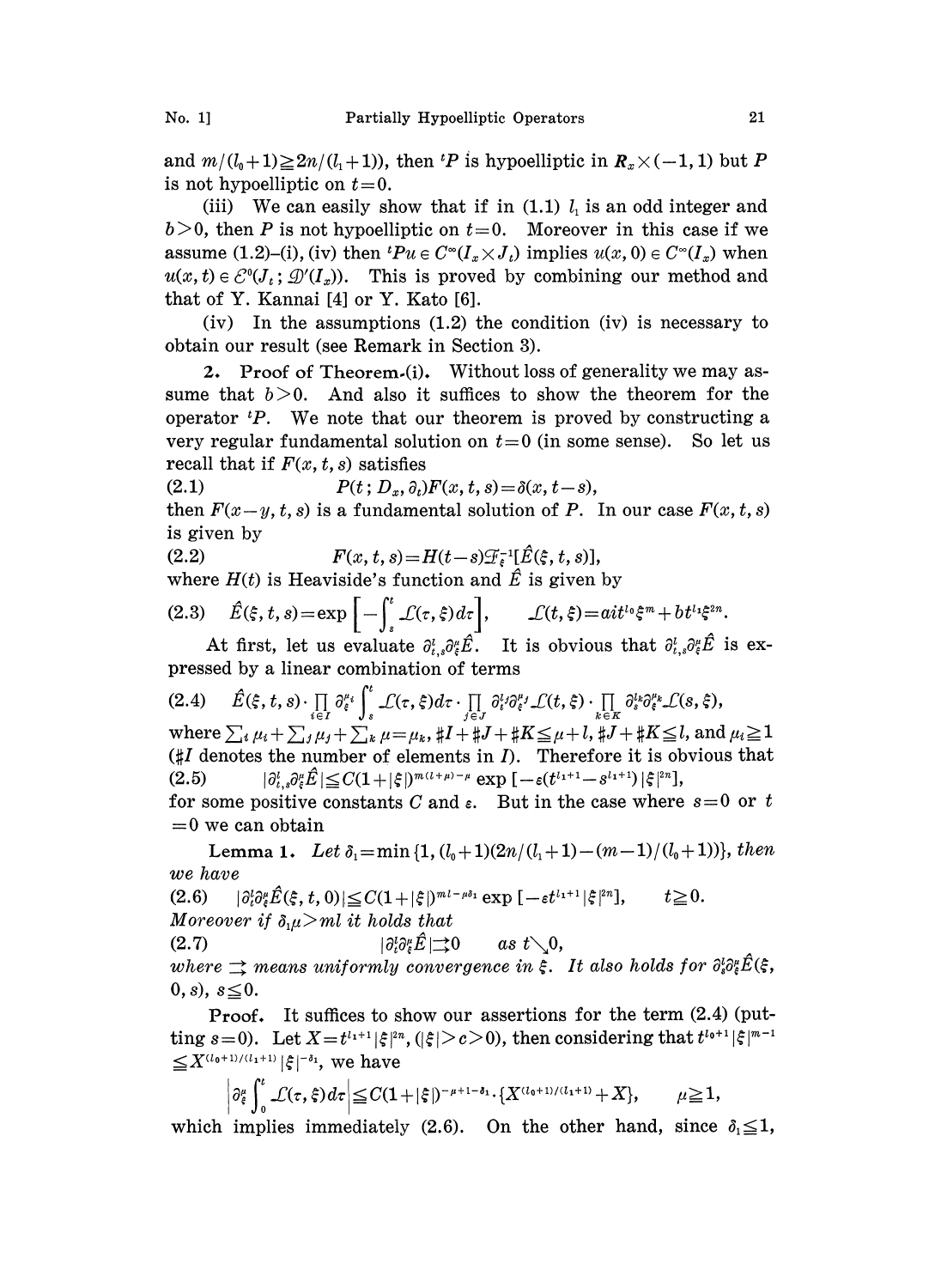$\delta_1\mu$  implies that (2.4) there exists at least one of terms of

$$
\partial_{\xi}^{\mu_i}\int_0^t\mathcal{L}(\tau,\xi)d\tau,
$$

which shows  $(2.7)$ . Q.E.D.

Now we note that  $F(x-y, t, s)$  is regular in  $(x, t)$  and also in  $(y, s)$ is an immediate consequence from  $(2.5)$  but it is not very regular in the sense of L. Schwartz. But we can prove that  $F(x-y, t, 0)$  is very regular (in some sense). In fact, we have

Lemma 2.  $F(x-y, t, 0) \in C^{\infty}(V)$ ,  $V = \{(x, y, t) \in R_x \times R_y \times (-1, 1)\}$ ;  $|x-y|+|t|>0$ .

**Proof.** When  $|t| > 0$ ,  $F(x-y, t, 0)$  is infinitely differentiable, since  $\hat{E}(\xi, t, 0) \in \mathcal{E}^{\infty}(0, 1); \, \mathcal{S}_{\xi}$ ,  $(F=0 \text{ in } t<0)$ . Let  $l+\beta \leq N$ ,  $(N \text{ is an arbi-}$ trary fixed positive integer), then we choose  $\alpha$  such as  $\delta_1 \alpha > mN+1$ and let us consider  $\partial_t^i \partial_x^s x^{\alpha} F(x, t, 0)$ . Then from  $\mathcal{F}_x[\partial_t^i \partial_x^s x^{\alpha} F(x, t, 0)]$  $=\partial_t^i(i\zeta)^{\beta}(i\partial_{\zeta})^{\alpha}\hat{E}(\zeta, t, 0),$   $(t>0)$  and in view of Lemma 1, it holds that  $|\partial_{t}^{\ell}\xi^{\beta}\partial_{\xi}^{\alpha}\hat{E}(\xi, t, 0)| \leq C(1 + |\xi|)^{-(1 + \epsilon)}$  for some positive constant  $\varepsilon$ , and  $\partial_{t}^{\ell}\xi^{\beta}\partial_{\xi}^{\alpha}\hat{E}$  $\Rightarrow 0$  as  $t\setminus 0$ , which implies that  $x^{\alpha}F(x, t, 0) \in C^{N}(R_x \times (-1, 1))$ . Considering the arbitrariness of  $N$ , our assertion follows immediately.

Q.E.D.

Lemma 2 shows that if  $X \in \mathcal{E}^{0}(J_{t}; \mathcal{E}'(I_{k}))$  and  $X \in C^{\infty}(\Omega_{1})$ , where  $Q_1 \subset I_x \times J_t$  then it holds that<br>(2.8)  $\langle F(x-y, t, \cdot) \rangle$ 

 $\langle F(x-y, t, 0), X \rangle_{x,t} \in C^{\infty}(\Omega_1 \cap \{t=0\}).$ At first we note that  $F(x-y, t, 0)$  defines a continuous mapping from  $\mathcal{D}(R_y)$  to  $\mathcal{C}(R_x\times J_t^*)$ , where  $J_t^+=[0,\beta)$ . Therefore  $\langle F(x-y, t, 0), X\rangle_{x,t}$  is well defined if  $X \in \mathcal{E}^0(J_t; \mathcal{E}'(I_x))$  and it belongs to  $\mathcal{D}'(R_y)$ . Let  $\Omega_2 \subset \Omega_1$  $\subset I_x \times I_t$  and let  $\alpha(x, t) \in C_0^{\infty}(\Omega_1)$  and  $\alpha \equiv 1$  in a neighborhood of  $\overline{\Omega}_2$ , then we have that  $\langle F(x-y, t, 0), X\rangle_{x,t} {=} \langle F(x-y, t, 0), \alpha X\rangle_{x,t} {+} \langle F(x-y, t, 0),$  $(1-\alpha)X_{x,t}$ . Since  $\alpha X \in C_0^{\infty}(I_x \times J_t)$ , the first term in the right hand side belongs to  $C^{\infty}(\mathbf{R}_y)$ . On the other hand if  $y \in \Omega_2 \cap \{t=0\}$ ,  $F(x-y, t, 0)$ is infinitely differentiable in  $(x, y, t)$  when  $(x, t) \in \overline{\Omega}_x^c$ , which implies that the second term in the right hand side belongs to  $C^{\infty}(\Omega_2 \cap \{t=0\})$ , which shows (2.8).

**Proof of Theorem.(i).** Let  ${}^tPu \in C^{\infty}(I_x \times J_i)$ ,  $u \in \mathcal{E}^0(J_i; \mathcal{D}'(I_x))$ . Let  $\Omega_1 \subset I_x \times J_t$  and let  $\beta(x, t) \in C_0^{\infty}(I_x \times J_t)$ ,  $\beta \equiv 1$  in a neighborhood of  $\overline{\Omega}_1$ , then considering that  ${}^{t}P(\beta u) = \beta {}^{t}Pu + X$  where  $X \in \mathcal{E}^{0}(J_{t}; \mathcal{E}'(I_{x}))$  and X  $=0$  in a neighborhood of  $\overline{Q}_1$ , we have

(2.9)  $(\beta u)(y, 0) = \langle F(x-y, t, 0), \beta^t P u \rangle_{x,t} + \langle F(x-y, t, 0), X \rangle_{x,t}.$ 

Therefore, in view of the regularity of  $F(x-y, t, 0)$  and from (2.8), we have that  $(\beta u)(y,0)$  belongs to  $C^{\infty}(\Omega_1 \cap \{t=0\})$ . This completes the  $\Gamma$  proof.  $Q.E.D.$ 

3. Proof of Theorem-(ii). Without loss of generality, we may assume that  $t=t_0>0$  and  $a>0$ . And also instead of the operator (1.1) we may consider the following operator,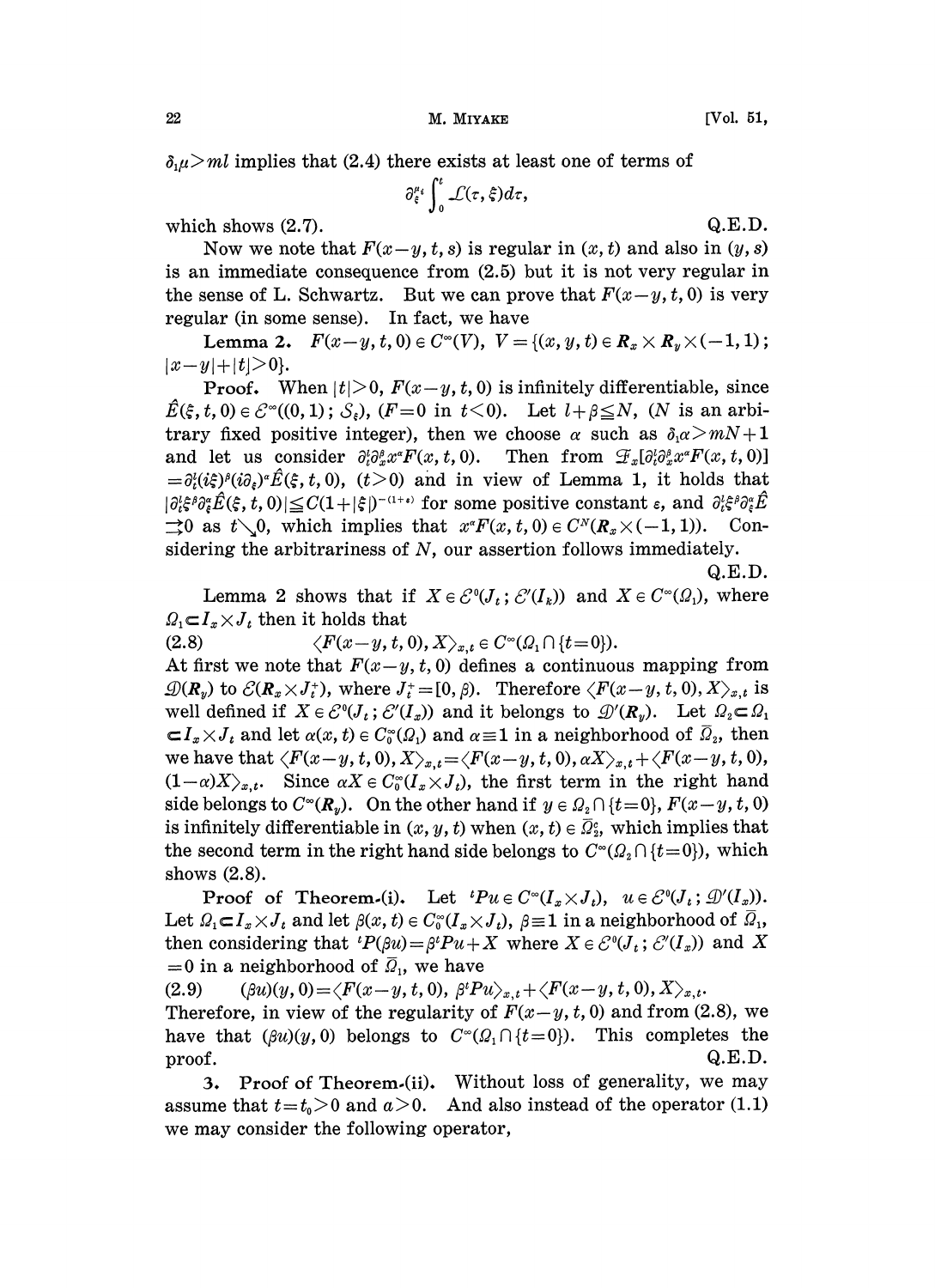(3.1)  $P(t; D_x, \partial_t) = \partial_t + iD_x^m + a(t)D_x^m, \qquad a(t) \neq 0.$ 

In fact, the following transformation of the coordinates derives the operator (3.1) immediately;

$$
T=\int_{t_0}^t a\tau^{t_0}d\tau, \quad X=x.
$$

Hence we shall prove that the operator (3.1) is not hypoelliptic with respect to  $x$  on  $t=0$ . At first, we prepare a necessary condition for the operator to be hypoelliptic with respect to x on  $t=0$ .

**Lemma 3.** Let  $P(x, t; D_x, \partial_t)$  be a differential operator with  $C^{\infty}$ with respect to  $x(0 \in \Omega)$ , it holds that for any positive integer N and coefficients defined in a domain  $\Omega$ . Then if P is hypoelliptic on  $t=0$ compact set  $K_1$  in  $\Omega(0 \in K_1)$ , there exist a positive constant C, a positive integer M and a compact set  $K<sub>2</sub>$  in  $\Omega$  such that

$$
(3.2) \quad \sum_{|\alpha| \leq N} \sup_{K_1 \cap \{t=0\}} |D_x^{\alpha} u(x,0)|
$$
  

$$
\leq C \Biggl\{ \sup_{K_2} |u(x,t)| + \sum_{|\alpha| \leq N} \sup_{K_2} |D_{x,t}^{\alpha} P u| \Biggr\} \quad \text{for any } u \in C^{\infty}(\Omega).
$$

**Proof.** Suppose that P is hypoelliptic on  $t=0$  with respect to x. Let  $X=\{u \in C^0(\Omega)$ ;  $Pu \in C^{\infty}(\Omega)\}$ , then if we introduce the following seminorms in  $X, X$  is a Fréchet space;

$$
\sup_{K}|u(x,t)|+\sum_{|\alpha|\leq N}\sup_{K}|D_{x,t}^{\alpha}P u|, \qquad 0\in K\subset \Omega.
$$

From the closed graph theorem, the mapping;

$$
u(x, t) \to u(x, 0) \in C^{\infty}(\Omega \cap \{t = 0\}), \qquad (u \in X)
$$

is continuous, which implies the inequality (3.2). Q.E.D.

Now we consider the equation,

(3.3)  $Pu=0$ .

Let

(3.4) 
$$
u_{\xi}(x, t) = \sum_{j \geq 0} u_j(x, t) \cdot \exp[-it\xi^m + ix\xi] \cdot \xi^{-j}, \qquad (\xi > c > 0),
$$

be a formal solution of  $Pu=0$ , then  $u_i(x, t)$  are easily determined. In fact, substituting (3.4) into (3.3) we have

$$
Pu_{\xi} = \exp \left[ -it\xi^{m} + ix\xi \right] \cdot \left\{ \sum_{j\geq 0} \left( -i\xi^{m}u_{j} + \partial_{t}u_{j} \right)\xi^{-j} + \sum_{j\geq 0} \left( i\xi^{m}u_{j} + imD_{x}u_{j}\xi^{m-1} + i \sum_{l\geq 2} C_{l}^{m}D_{x}^{l}u_{j}\xi^{m-l} \right)\xi^{-j} + \sum_{j\geq 0} \left( a(t)\xi^{2n}u_{j} + a(t) \sum_{l\geq 1} C_{l}^{2n}D_{x}^{l}u_{j}\xi^{2n-l} \right)\xi^{-j} \right\}.
$$

Comparing the coefficients of  $\xi^k$ ,  $(k \leq m-1)$  we can obtain

$$
u_j(x,t)\in C^\infty(R_x{\times}(-1,1))
$$

step by step, (we choose  $u_0(x, t)$  so that  $u_0(0, 0) \neq 0$ ). Now let  $u_k^{(k)}(x, t)$ 

be the *k*-th approximate solution of 
$$
Pu=0
$$
, i.e.,  
\n(3.5)  $u_{\xi}^{(k)}(x,t) = \sum_{0 \le j \le k} u_j(x,t) \cdot \exp[-it\xi^m + ix\xi]\xi^{-j}$ ,  
\nthen we have

then we have

(3.6) 
$$
|D_x u_{\xi}^{(k)}(0,0)| \geq c\xi \quad \text{as } \xi \to \infty \text{ since } u_0(0,0) \neq 0,
$$